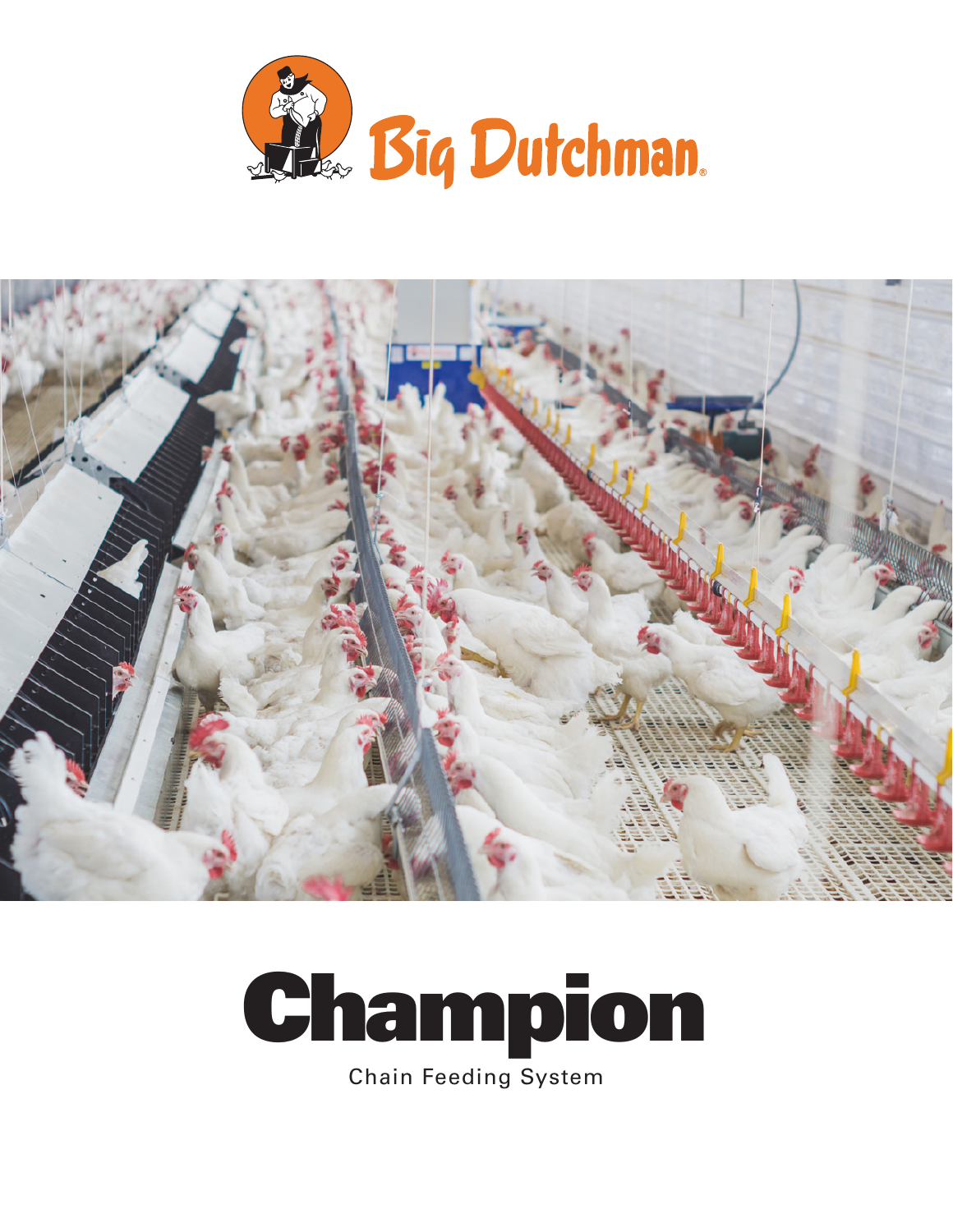The proven Champion™ Chain Feeding System improves production and profits.

**Flexible, efficient and productive Everything you need from the best feeding system available.**

**The Champion™ Chain Feeding System provides superior feed flow in an easy-to-install, low-maintenance, and durable package.**

# **FLEXIBLE AND CONFIGURABLE**

**The Champion Chain Feeding System presents feed according to your management schedule,** allowing you to select the quantity and timing of feed distribution.

You select the amount of feed to be distributed and when it's distributed. Feed can easily be adjusted up to 3/4 lb. per foot (1,100 g/m) of chain. **The perfect solution for delivering your breeder's need for feed, the Champion Chain Feeding System delivers with the following benefits:**

- Fast and uniform feed distribution, yielding uniform nutrition and bird size with **less stress and migration**
- Moves at speeds from 40 to 120 feet per minute (12 to 36 meters per minute), providing fast, uniform feed distribution that yields uniform nutrition and bird size, with less stress and migration
- Provides approximately **43% more feeding space** than drag auger feeders and allows birds to eat head-to-head
- **• Reduces competition for feed with a large-capacity trough**, resulting in far less risk of bird injury
- **• Reduces feed waste** with an internal remix wheel
- Regulates the amount of feed coming from the hopper, **keeping a consistent supply of feed on the chain**

![](_page_1_Picture_12.jpeg)

The Champion system is available with **independent-drive units**. Drive units are separated from the hoppers, helping to **increase the life of system components**.

![](_page_1_Picture_14.jpeg)

![](_page_1_Picture_15.jpeg)

**Infinitely variable feed control system simplifies management of young birds, reducing harm to the birds while also reducing bird migration during feeding as birds get older**. The system has a variable speed control which provides managers the ability to adjust speeds according to their individual needs.

![](_page_1_Picture_17.jpeg)

![](_page_1_Picture_18.jpeg)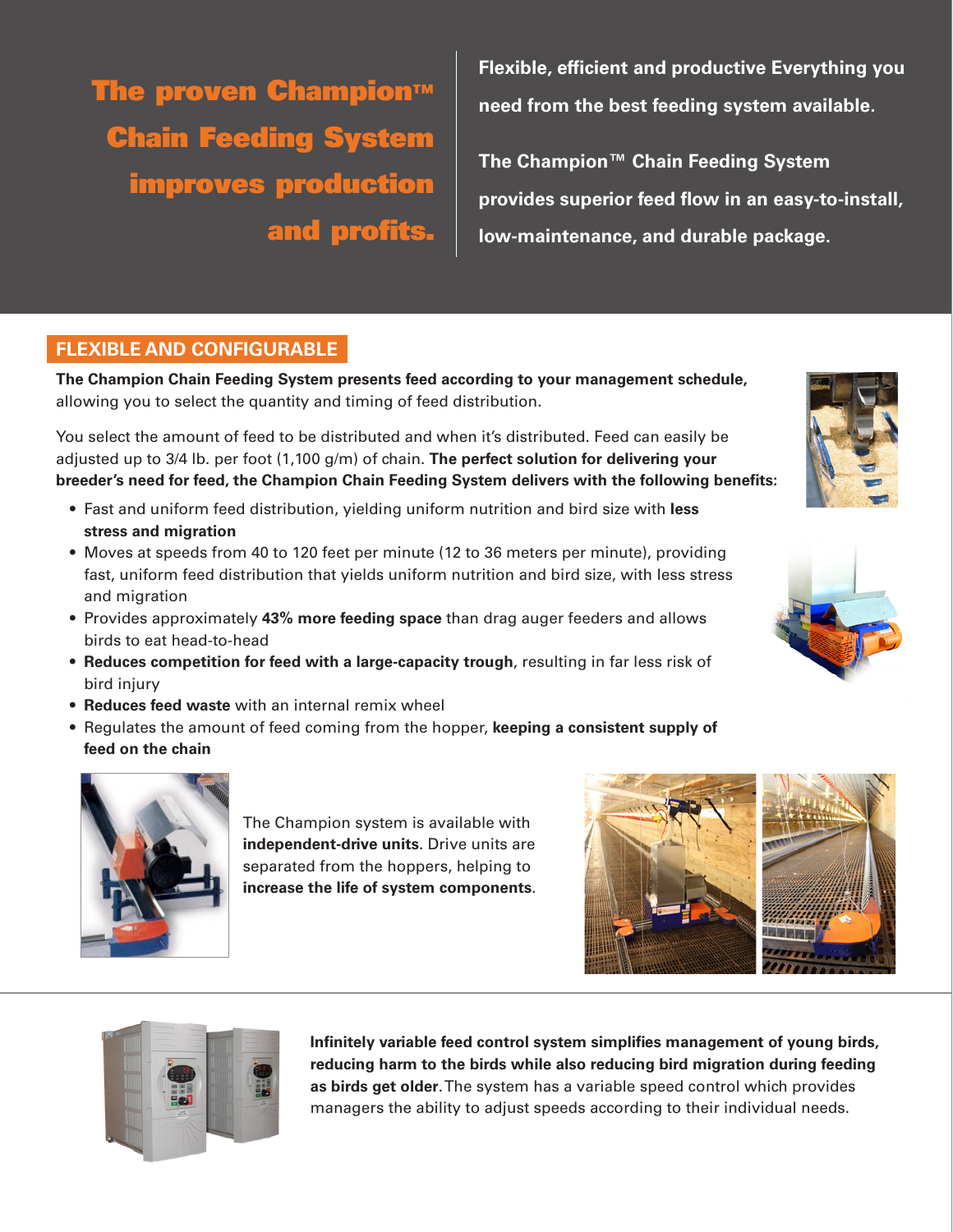![](_page_2_Picture_0.jpeg)

# **CONFIGURATIONS FOR EVERY HOUSE**

Big Dutchman's drive systems are available in a variety of configurations, providing management flexibility and configurations for every house no matter how simple of complex.

- Load is drastically reduced and the load on all four corners is equal, increasing the life of all components
- Single and dual-drive systems accommodate a wide range of house lengths
- Chain speeds from 40 to 120 feet per minute are available

## **FEED CONVERSIONS IMPROVED**

Tests comparing chain feeding systems to drag auger systems have revealed the **chain-feeding system's 1.92 feed conversion ratio in the first cycle**, compared to the auger's 1.96 ratio. In the second cycle, the chain feeder produced a 2.14 ratio, compared to the auger's 2.21 ratio.

## **PRODUCTION INCREASED**

Studies also show that chain feeding yields **three more eggs per hen in the first cycle, and two more eggs per hen in the second cycle**.

**Chain feeding also provides more uniform feed distribution**.

A Cornell University study found that

with a drag auger, the calcium level of feed dropped 0.57% over 500 feet or 152 m (above the 0.50% change that can adversely affect bird performance). The study showed no significant calcium separation with chain feeding.

![](_page_2_Figure_13.jpeg)